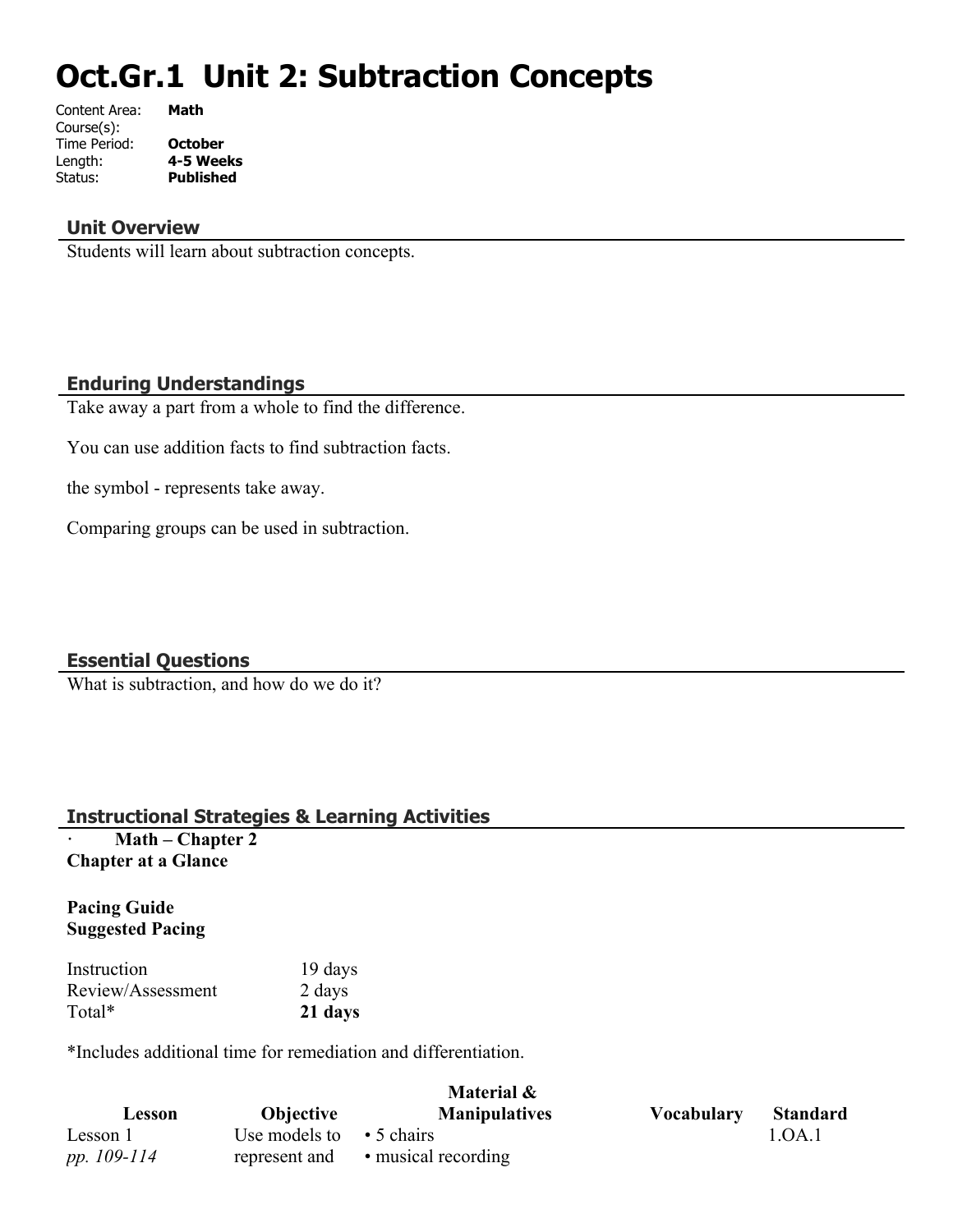| <b>Subtraction Stories</b> solve subtraction • two-color counters       | situations.                     |                                                                                              |                                           | <b>Major</b><br><b>Cluster</b>                 |
|-------------------------------------------------------------------------|---------------------------------|----------------------------------------------------------------------------------------------|-------------------------------------------|------------------------------------------------|
| Lesson 2<br>pp. 115-120                                                 | Subtract parts<br>from a whole. | · dominoes<br>• cubes                                                                        | subtract                                  | <b>MP</b><br>1, 2, 3, 4, 5<br>1.0A.1<br>1.0A.4 |
| <b>Model Subtraction</b>                                                |                                 | • rulers<br>• pencils<br>• staplers<br>• books<br>• sticky notes                             |                                           | <b>Major</b><br><b>Cluster</b><br><b>MP</b>    |
| Lesson 3                                                                |                                 | • two-color counters<br>• Work Mat 3<br>Write subtraction• number cubes (red $0-5$ , blue 6- | difference                                | 1, 2, 3, 4, 8<br>1.0A.1                        |
| pp. 121-126<br><b>Subtraction Number sentences.</b><br><b>Sentences</b> | number                          | 10)<br>· number/symbol cards<br>• two-color counters                                         | minus sign $(-)$<br>subtraction<br>number | <b>Major</b><br><b>Cluster</b>                 |
| Lesson 4                                                                | Subtract 0 or                   | • two-color counters                                                                         | sentence                                  | <b>MP</b><br>1, 2, 4, 6<br>1.0A.3              |
| pp. 127-132<br><b>Subtract 0 and All</b>                                | find a<br>difference of 0.      | • timer                                                                                      |                                           | <b>Major</b><br><b>Cluster</b>                 |
| Lesson 5                                                                | Subtract across                 | • cubes                                                                                      |                                           | <b>MP</b><br>1, 2, 4, 5,<br>6, 7<br>1.0A.6     |
| pp. 133-138<br><b>Vertical Subtraction</b>                              | and down.                       | · dominoes<br>• two-color counters                                                           |                                           | Major<br><b>Cluster</b>                        |
|                                                                         |                                 |                                                                                              |                                           | <b>MP</b><br>1, 3, 6, 7                        |
| <b>Check My Progress</b><br>Lesson 6<br>pp. 141-146                     | to solve                        | Draw a diagram • write-on/wipe-off boards                                                    |                                           | 1.0A.1                                         |
| <b>Problem Solving</b><br><b>Strategy: Draw a</b>                       | problems.                       |                                                                                              |                                           | <b>Major</b><br><b>Cluster</b>                 |
| Diagram<br>Lesson 7                                                     | Compare groups • paper bag      |                                                                                              | compare                                   | <b>MP</b><br>1, 2, 3, 5,<br>6, 7, 8<br>1.0A.1  |
| pp. 147-152<br><b>Compare Groups</b>                                    | of up to nine<br>objects.       | • cubes<br>• two-color counters<br>• Work Mat 1                                              |                                           | <b>Major</b><br><b>Cluster</b>                 |
|                                                                         |                                 | • craft sticks                                                                               |                                           | <b>MP</b>                                      |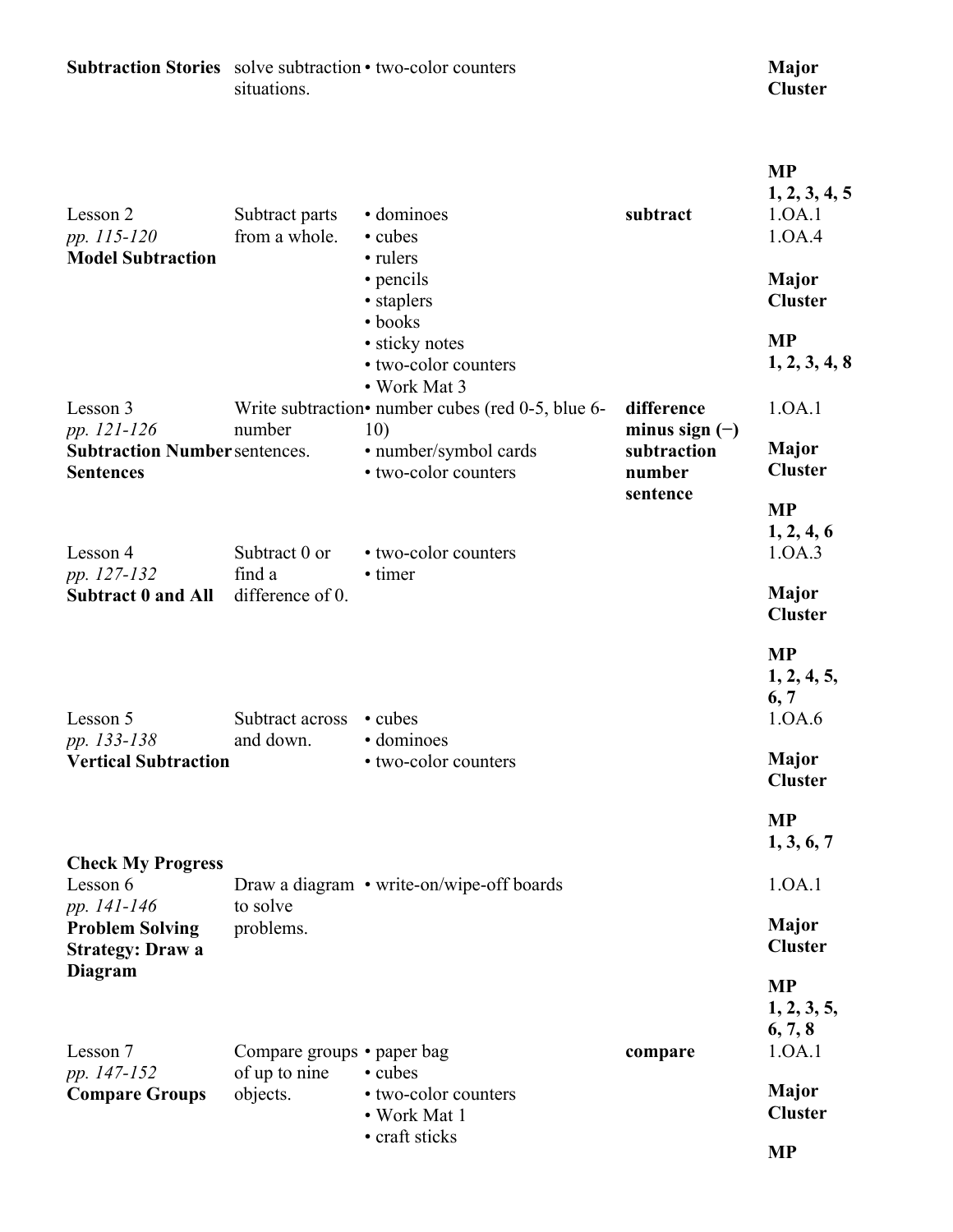| Lesson 8                                                                                 | Subtract                                         | • connecting cubes                                      |               | 1, 2, 3, 4, 5<br>1.0A.6                    |
|------------------------------------------------------------------------------------------|--------------------------------------------------|---------------------------------------------------------|---------------|--------------------------------------------|
| pp. 153-158<br>Subtract from 4 and four and five.<br>5                                   | numbers from                                     |                                                         |               | <b>Major</b><br><b>Cluster</b>             |
| Lesson 9                                                                                 | Subtract                                         | • number/symbol cards                                   |               | <b>MP</b><br>1, 2, 4, 5, 6<br>1.0A.6       |
| pp. 159-164<br><b>Subtract from 6 and six and seven.</b><br>7                            | numbers from                                     | • connecting cubes<br>• computer games<br>• board games |               | <b>Major</b><br><b>Cluster</b>             |
|                                                                                          |                                                  | • flash cards                                           |               | <b>MP</b><br>2, 3, 4, 5,<br>6, 8           |
| <b>Check My Progress</b><br>Lesson 10                                                    | Subtract                                         | • index cards                                           |               | 1.0A.6                                     |
| pp. 167-172<br><b>Subtract from 8</b>                                                    | numbers from<br>eight.                           | • stickers<br>• connecting cubes                        |               | Major<br><b>Cluster</b>                    |
| Lesson 11                                                                                | Subtract                                         | • connecting cubes<br>• flash cards                     |               | <b>MP</b><br>1, 2, 3, 6<br>1.0A.6          |
| pp. 173-178<br><b>Subtract from 9</b>                                                    | numbers from<br>nine.                            | • number/symbol cards                                   |               | <b>Major</b><br><b>Cluster</b>             |
| Lesson 12<br>pp. 179-184                                                                 | Subtract<br>numbers from                         | • ten-frame<br>• cubes                                  |               | <b>MP</b><br>1, 2, 3, 4, 6<br>1.0A.6       |
| <b>Subtract from 10</b>                                                                  | 10.                                              | • Work Mat 3                                            |               | <b>Major</b><br><b>Cluster</b>             |
| Lesson 13                                                                                | Find related                                     | • connecting cubes                                      | related facts | <b>MP</b><br>1, 2, 3, 5,<br>6, 8<br>1.0A.6 |
| pp. 185-190<br>Relate Addition and subtraction facts. • Work Mat 3<br><b>Subtraction</b> | addition and                                     | • two-color counters<br>• string                        |               | <b>Major</b><br><b>Cluster</b>             |
| Lesson 14                                                                                | Determine                                        | • index cards                                           |               | <b>MP</b><br>2, 3, 4, 6,<br>7,8<br>1.0A.7  |
| pp. 191-196<br><b>True and False</b><br><b>Statements</b>                                | whether math<br>statements are<br>true or false. | • cubes                                                 |               | <b>Major</b><br><b>Cluster</b>             |
|                                                                                          |                                                  |                                                         |               | <b>MP</b><br>1, 2, 3, 5, 6                 |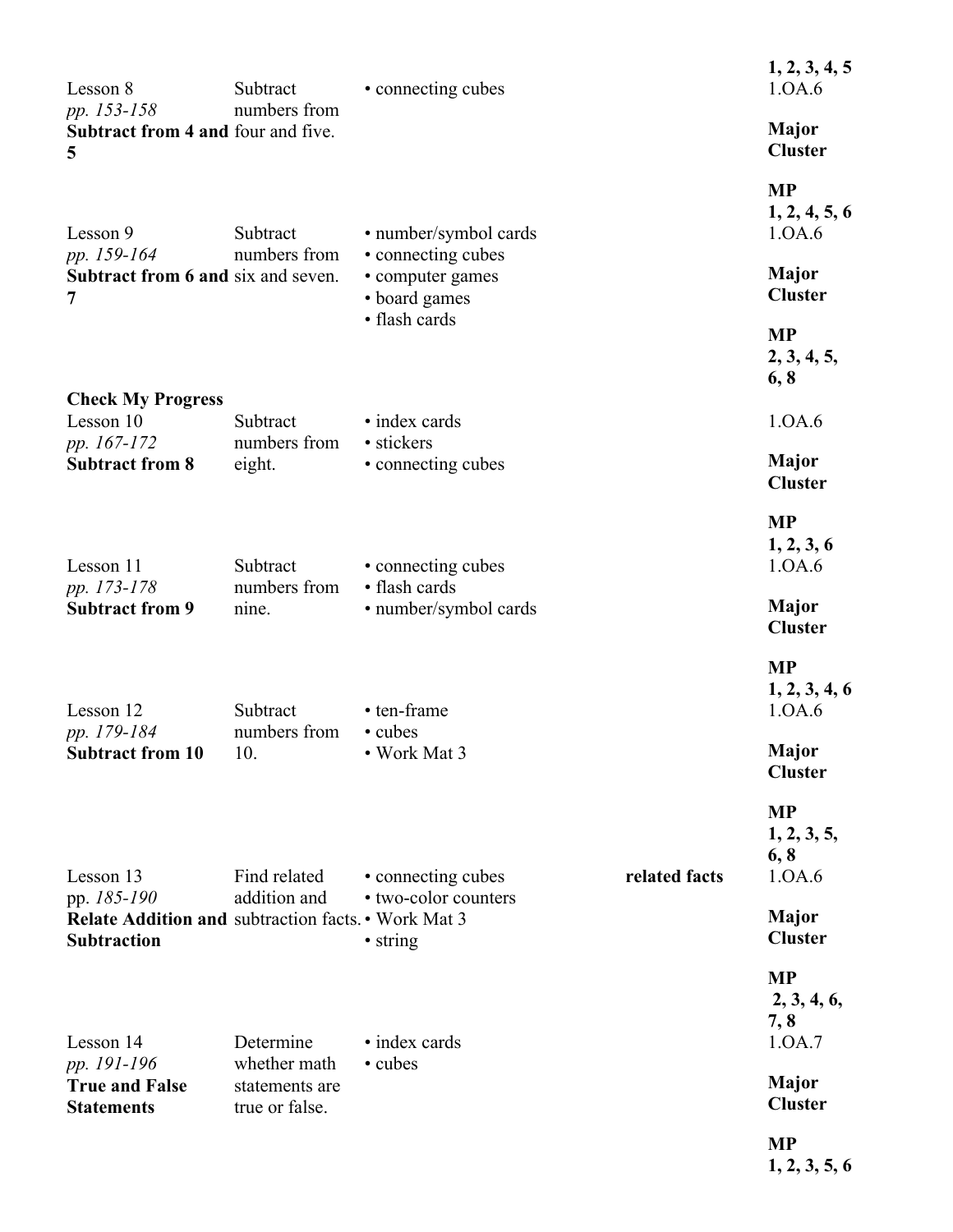**Fluency Practice My Review and Reflect**

 $\equiv$   $\equiv$ 

#### **Chapter 2: Targeted Strategic Intervention**

- **Differentiated Instruction**
- **What's the Math in This Chapter?**
- **Reading Connections**

## **Integration of Career Readiness, Life Literacies and Key Skills**

Students will establish and follow rules, routines, and responsibilities throughout the year.

|                 | Critical thinkers must first identify a problem then develop a plan to address it to<br>effectively solve the problem. |
|-----------------|------------------------------------------------------------------------------------------------------------------------|
| TECH.9.4.2.Cl.1 | Demonstrate openness to new ideas and perspectives (e.g., 1.1.2.CR1a, 2.1.2.EH.1,<br>6.1.2. Civics CM. 2).             |
| TECH.9.4.2.CT.2 | Identify possible approaches and resources to execute a plan (e.g., 1.2.2.CR1b, 8.2.2.ED.3).                           |
| TECH.9.4.2.CI.2 | Demonstrate originality and inventiveness in work (e.g., 1.3A.2CR1a).                                                  |
| WRK.9.2.2.CAP.1 | Make a list of different types of jobs and describe the skills associated with each job.                               |
|                 | Different types of jobs require different knowledge and skills.                                                        |
| TECH.9.4.2.CT.3 | Use a variety of types of thinking to solve problems (e.g., inductive, deductive).                                     |

### **Technology and Design integration**

Students will interact with the textbook/workbooks on the Smartboard throughout My Math Lessons.

Students will engage in lessons on Dreambox, an interactive Math program that allows progress at a students own pace through the Standards in Math for Grade 1.

#### **Interdisciplinary Connections**

Students will use leveled books to reinforce and extend problem-solving skills and strategies.

| LA.RI.1.1 | Ask and answer questions about key details in a text.                                     |
|-----------|-------------------------------------------------------------------------------------------|
| LA.SL.1.1 | Participate in collaborative conversations with diverse partners about grade 1 topics and |
|           | texts with peers and adults in small and larger groups.                                   |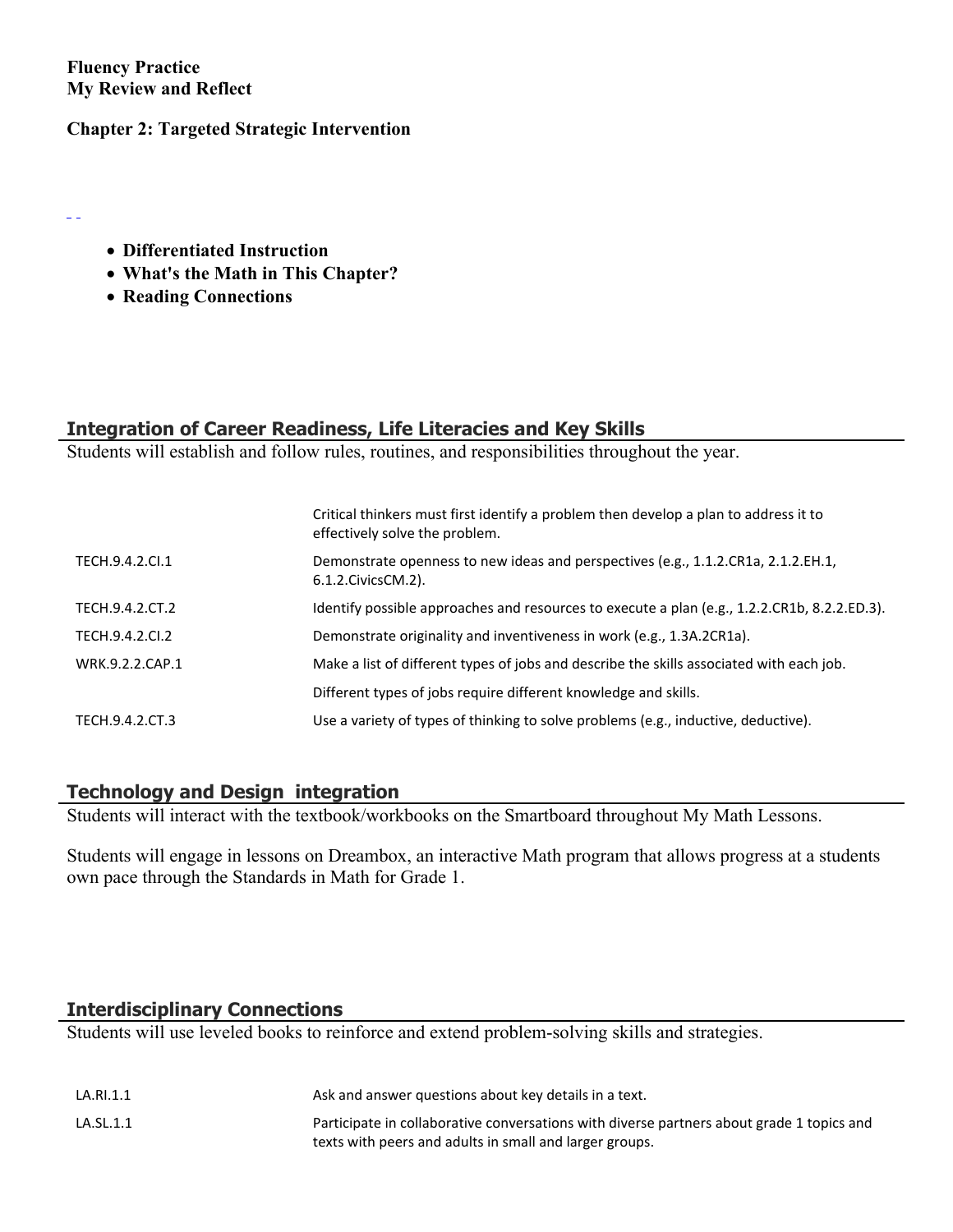#### **Differentiation**

Each My Math unit throughout the series offers "approaching level", "on level" and "Beyond level" differentiated instructional hands-on choices, as well as ELL differentiated support. Please refer to the teacher edition for the activities.

#### **Modifications & Accommodations**

IEP and 504 accommodations will be followed.

#### **Formative Assessments**

Teacher observation

Student conferences

**Discussion** 

Activities

games

homework

#### **Benchmark Assessments**

Aimsweb math testing three times a year.

#### **Summative Assessments**

My Math chapter assessments

#### **Instructional Materials**